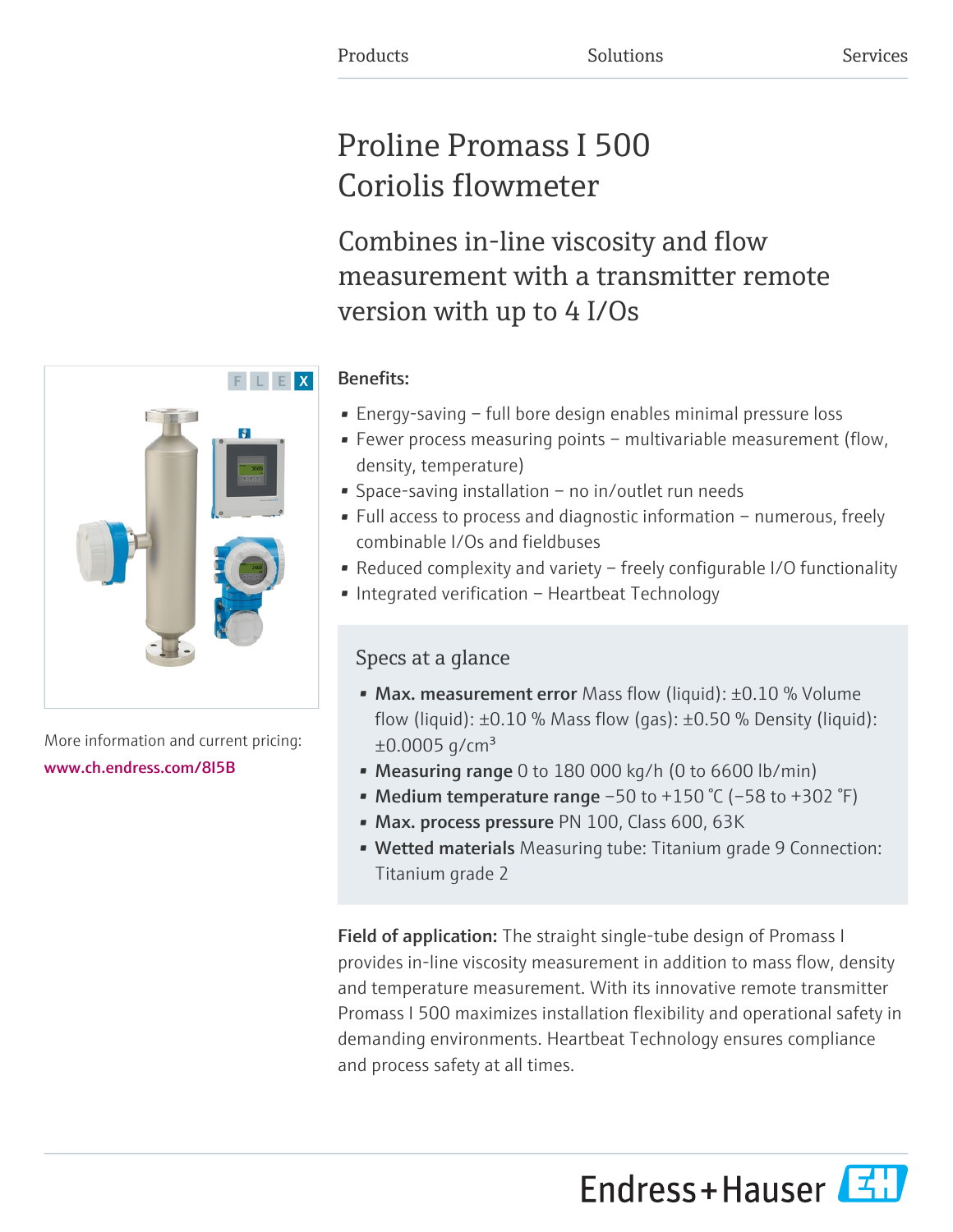### Features and specifications

#### Gas **Gas** Measuring principle

Coriolis

#### Product headline

Combines in-line viscosity and flow measurement with a transmitter remote version with up to 4 I/Os.

Measuring liquids and gases in applications requiring low pressure loss and gentle fluid treatment.

#### Sensor features

Energy - saving – full-bore design enables minimal pressure loss. Fewer process measuring points – multivariable measurement (flow, density, temperature). Space - saving installation – no in-/outlet run needs. Straight, easy-to-clean single-tube system. TMB technology. Measuring tube made of Titanium.

#### Transmitter features

Full access to process and diagnostic information – numerous, freely combinable I/Os and fieldbuses. Reduced complexity and variety – freely configurable I/O functionality. Integrated verification – Heartbeat Technology.

Remote version with up to 4 I/Os. Backlit display with touch control and WLAN access. Standard cable between sensor and transmitter.

#### Nominal diameter range

DN 8 to 80  $(3/s)$  to 3")

#### Wetted materials

Measuring tube: Titanium grade 9 Connection: Titanium grade 2

#### Measured variables

Mass flow, density, temperature, volume flow, corrected volume flow, reference density, concentration, viscosity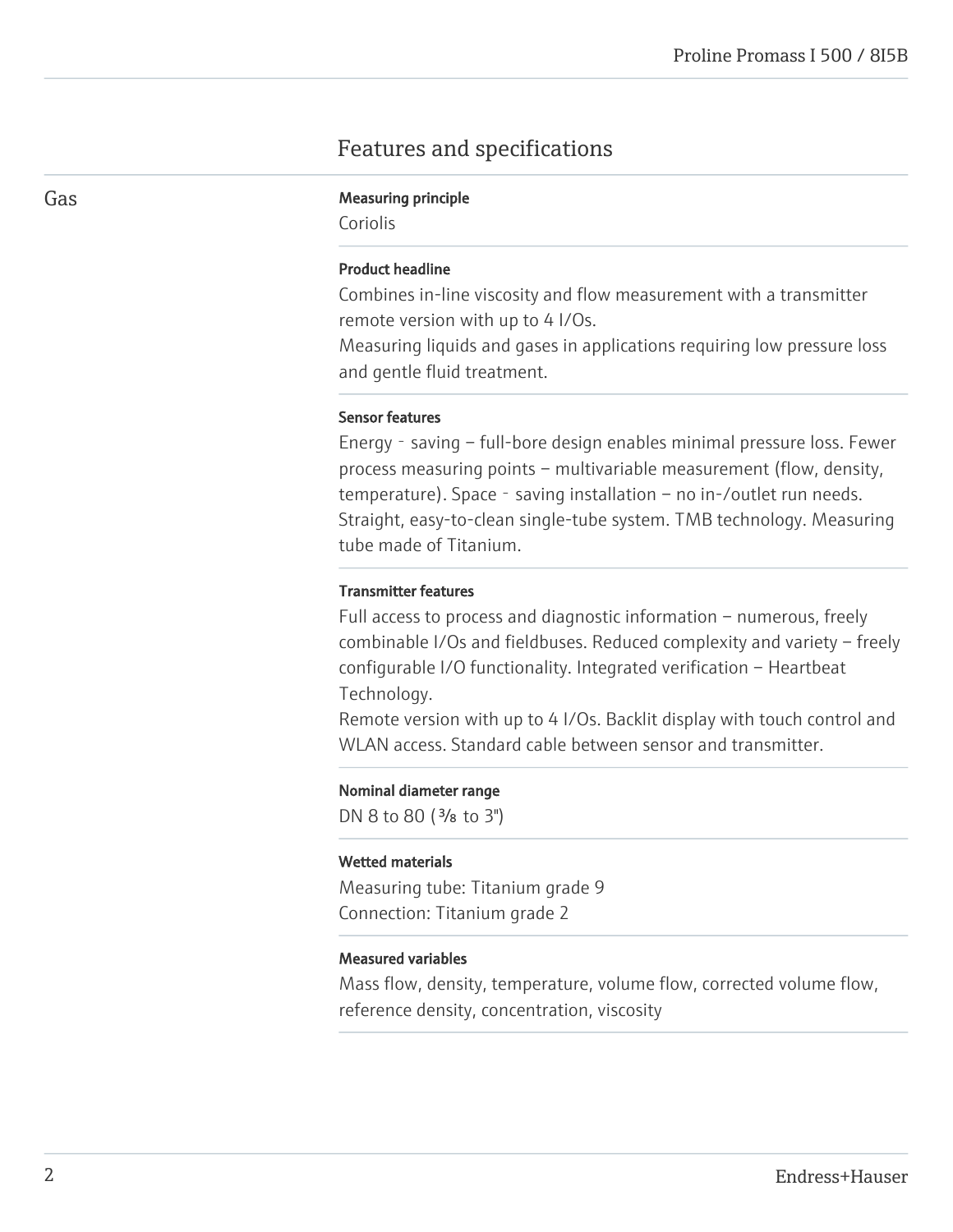#### Max. measurement error

Mass flow (liquid):  $\pm 0.10$  % Volume flow (liquid): ±0.10 % Mass flow (gas):  $\pm 0.50$  % Density (liquid):  $\pm 0.0005$  g/cm<sup>3</sup>

#### Measuring range

0 to 180 000 kg/h (0 to 6600 lb/min)

#### Max. process pressure

PN 100, Class 600, 63K

#### Medium temperature range

 $-50$  to  $+150$  °C ( $-58$  to  $+302$  °F)

#### Ambient temperature range

Standard: –40 to +60 °C (–40 to +140 °F) Option: –50 to +60 °C (–58 to +140 °F)

#### Sensor housing material

1.4301 (304), corrosion resistant Sensor connection housing (standard): AlSi10Mg, coated Sensor connection housing (option): 1.4301 (304); 1.4404 (316L); 1.4409 (CF3M) similar to 316L

#### Transmitter housing material

AlSi10Mg, coated; 1.4409 (CF3M) similar to 316L; Polycarbonat

#### Degree of protection

Sensor remote version (standard): IP66/67, type 4X enclosure Sensor remote version (option): IP69. Transmitter remote version: IP66/67, Type 4X enclosure"

#### Display/Operation

4-line backlit display with touch control (operation from outside) Configuration via local display and operating tools possible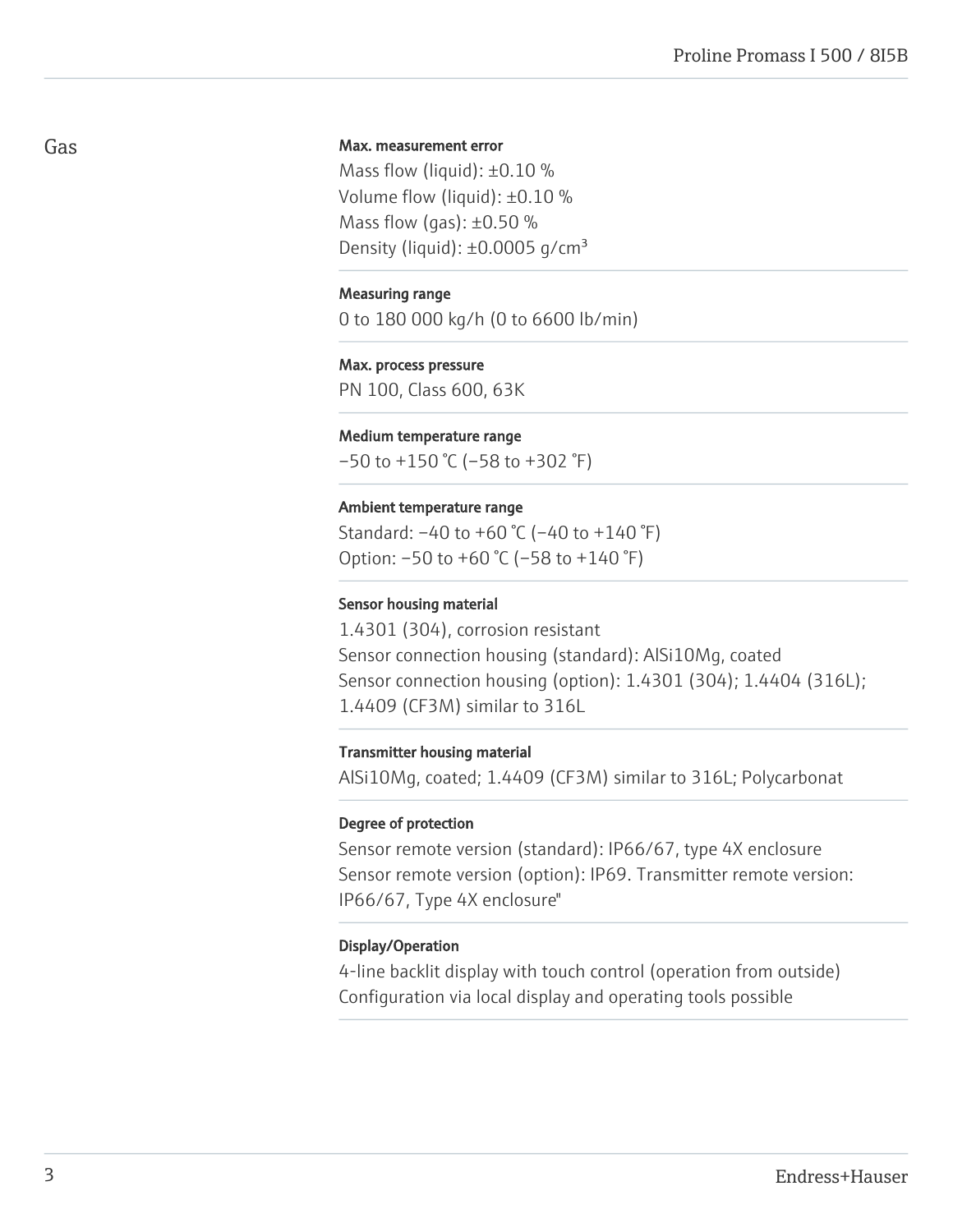#### **Outputs**

4 outputs: 4-20 mA HART (active/passive) 4-20 mA WirelessHART 4-20 mA (active/passive) Pulse/frequency/switch output (active/passive) Double pulse output (active/passive) Relay output

#### Inputs

Status input 4-20 mA input

#### Digital communication

HART, PROFIBUS DP, PROFIBUS PA, FOUNDATION Fieldbus, Modbus RS485, Profinet, Ethernet/IP, OPC-UA

#### Power supply

DC 24 V AC 100 to 230 V AC 100 to 230 V / DC 24 V (non-hazardous area)

#### Hazardous area approvals

ATEX, IECEx, cCSAus, NEPSI, INMETRO, EAC

#### Product safety

CE, C-tick, EAC marking

#### Functional safety

Functional safety according to IEC 61508, applicable in safety-relevant applications in accordance with IEC 61511

#### Metrological approvals and certificates

Calibration performed on accredited calibration facilities (acc. to ISO/IEC 17025)

Heartbeat Technology complies with the requirements for measurement traceability according to ISO 9001:2015 – Section 7.1.5.2 a (TÜV SÜD attestation)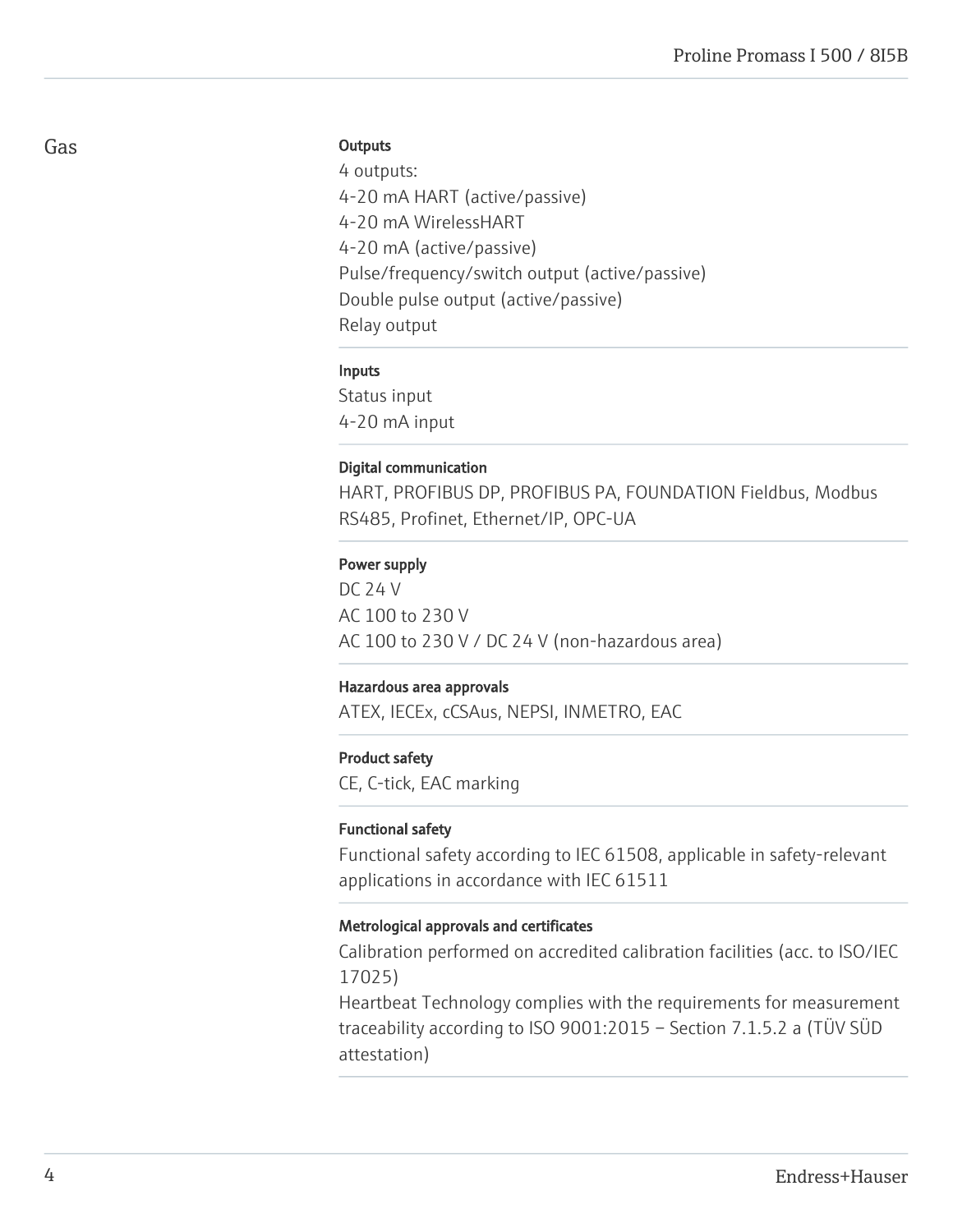#### Pressure approvals and certificates

PED, CRN

#### Material certificates

3.1 material

### Hygienic approvals and certificates

3-A, EHEDG, cGMP

Density/Concentration Measuring principle

Coriolis

#### Product headline

Combines in-line viscosity and flow measurement with a transmitter remote version with up to 4 I/Os.

Measuring liquids and gases in applications requiring low pressure loss and gentle fluid treatment.

#### Sensor features

Energy - saving – full-bore design enables minimal pressure loss. Fewer process measuring points – multivariable measurement (flow, density, temperature). Space - saving installation – no in-/outlet run needs. Straight, easy-to-clean single-tube system. TMB technology. Measuring tube made of Titanium.

#### Transmitter features

Full access to process and diagnostic information – numerous, freely combinable I/Os and fieldbuses. Reduced complexity and variety – freely configurable I/O functionality. Integrated verification – Heartbeat Technology.

Remote version with up to 4 I/Os. Backlit display with touch control and WLAN access. Standard cable between sensor and transmitter.

Nominal diameter range DN 8 to 80 (<sup>3</sup>/<sub>8</sub> to 3")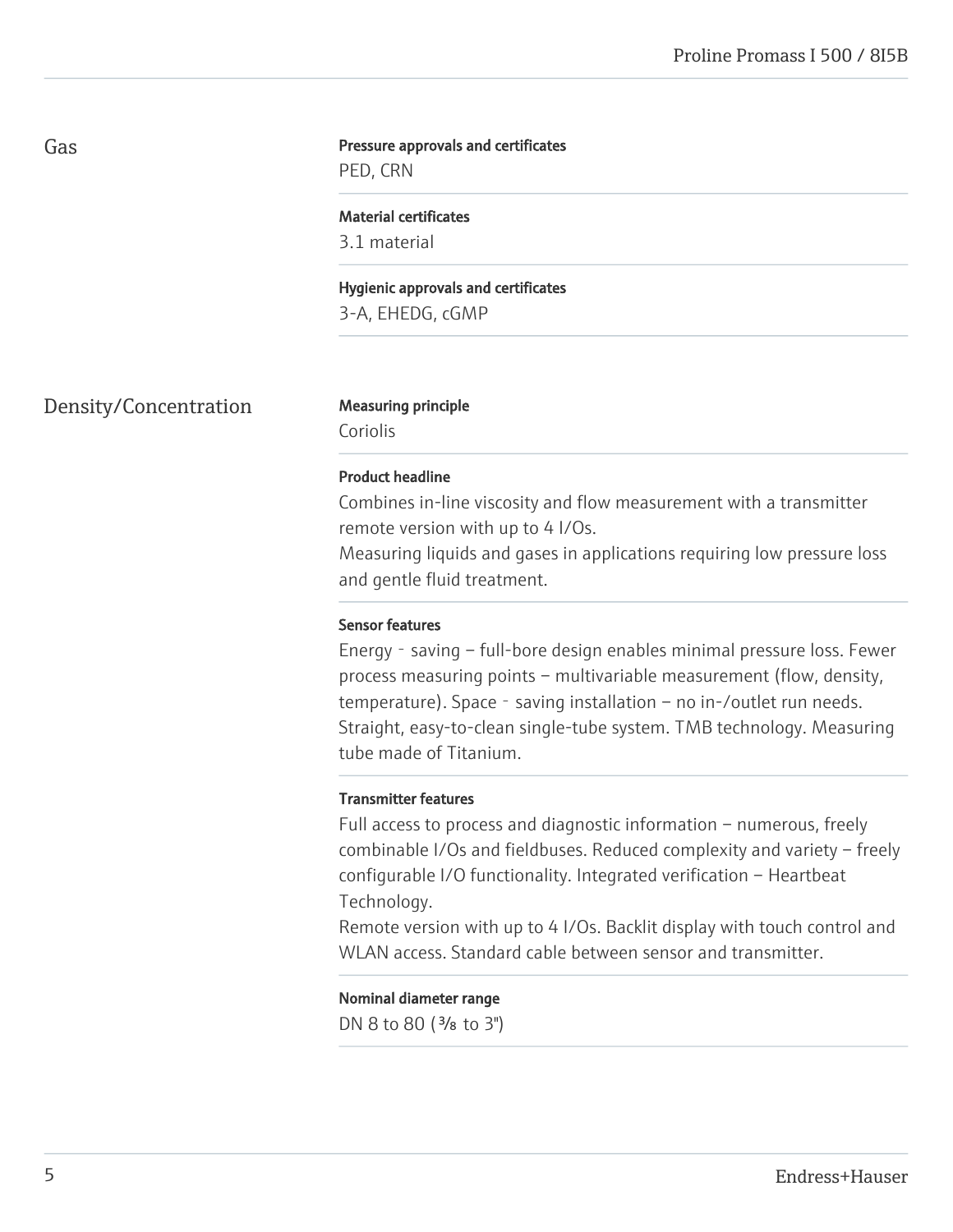### Density/Concentration

#### Wetted materials

Measuring tube: Titanium grade 9 Connection: Titanium grade 2

#### Measured variables

Mass flow, density, temperature, volume flow, corrected volume flow, reference density, concentration, viscosity

#### Max. measurement error

Mass flow (liquid):  $\pm 0.10$  % Volume flow (liquid): ±0.10 % Mass flow (gas):  $\pm 0.50$  % Density (liquid):  $\pm 0.0005$  g/cm<sup>3</sup>

#### Measuring range

0 to 180 000 kg/h (0 to 6600 lb/min)

### Max. process pressure

PN 100, Class 600, 63K

#### Medium temperature range

 $-50$  to  $+150$  °C ( $-58$  to  $+302$  °F)

#### Ambient temperature range

Standard: –40 to +60 °C (–40 to +140 °F) Option: –50 to +60 °C (–58 to +140 °F)

#### Sensor housing material

1.4301 (304), corrosion resistant Sensor connection housing (standard): AlSi10Mg, coated Sensor connection housing (option): 1.4301 (304); 1.4404 (316L); 1.4409 (CF3M) similar to 316L

#### Transmitter housing material

AlSi10Mg, coated; 1.4409 (CF3M) similar to 316L; Polycarbonat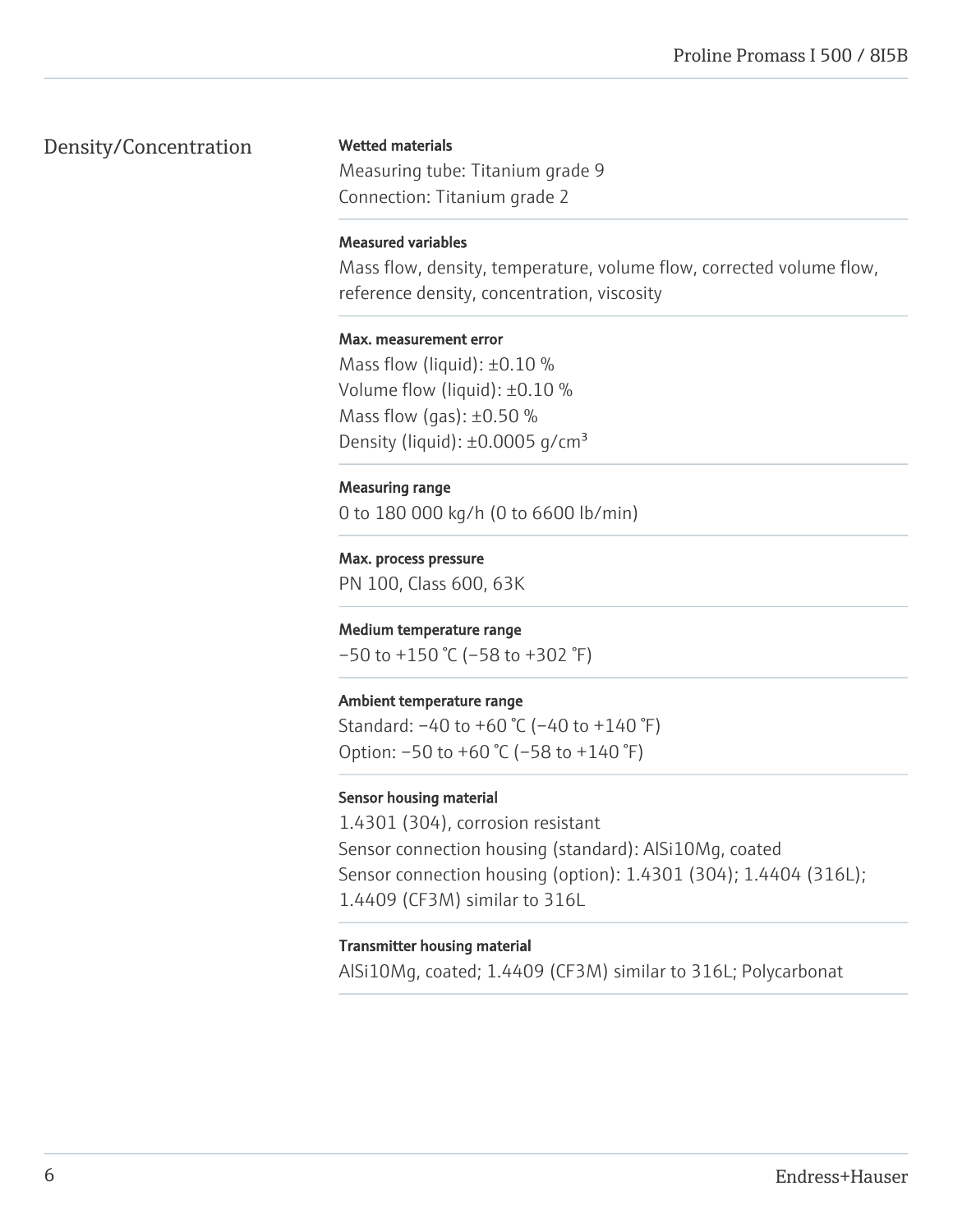### Density/Concentration

#### Degree of protection

Sensor remote version (standard): IP66/67, type 4X enclosure Sensor remote version (option): IP69. Transmitter remote version: IP66/67, Type 4X enclosure

#### Display/Operation

4-line backlit display with touch control (operation from outside) Configuration via local display and operating tools possible

#### **Outputs**

4 outputs: 4-20 mA HART (active/passive) 4-20 mA WirelessHART 4-20 mA (active/passive) Pulse/frequency/switch output (active/passive) Double pulse output (active/passive) Relay output

### Inputs

Status input 4-20 mA input

### Digital communication

HART, PROFIBUS DP, PROFIBUS PA, FOUNDATION Fieldbus, Modbus RS485, Profinet, Ethernet/IP, OPC-UA

### Power supply

DC 24 V AC 100 to 230 V AC 100 to 230 V / DC 24 V (non-hazardous area)

#### Hazardous area approvals

ATEX, IECEx, cCSAus, NEPSI, INMETRO, EAC

### Product safety

CE, C-tick, EAC marking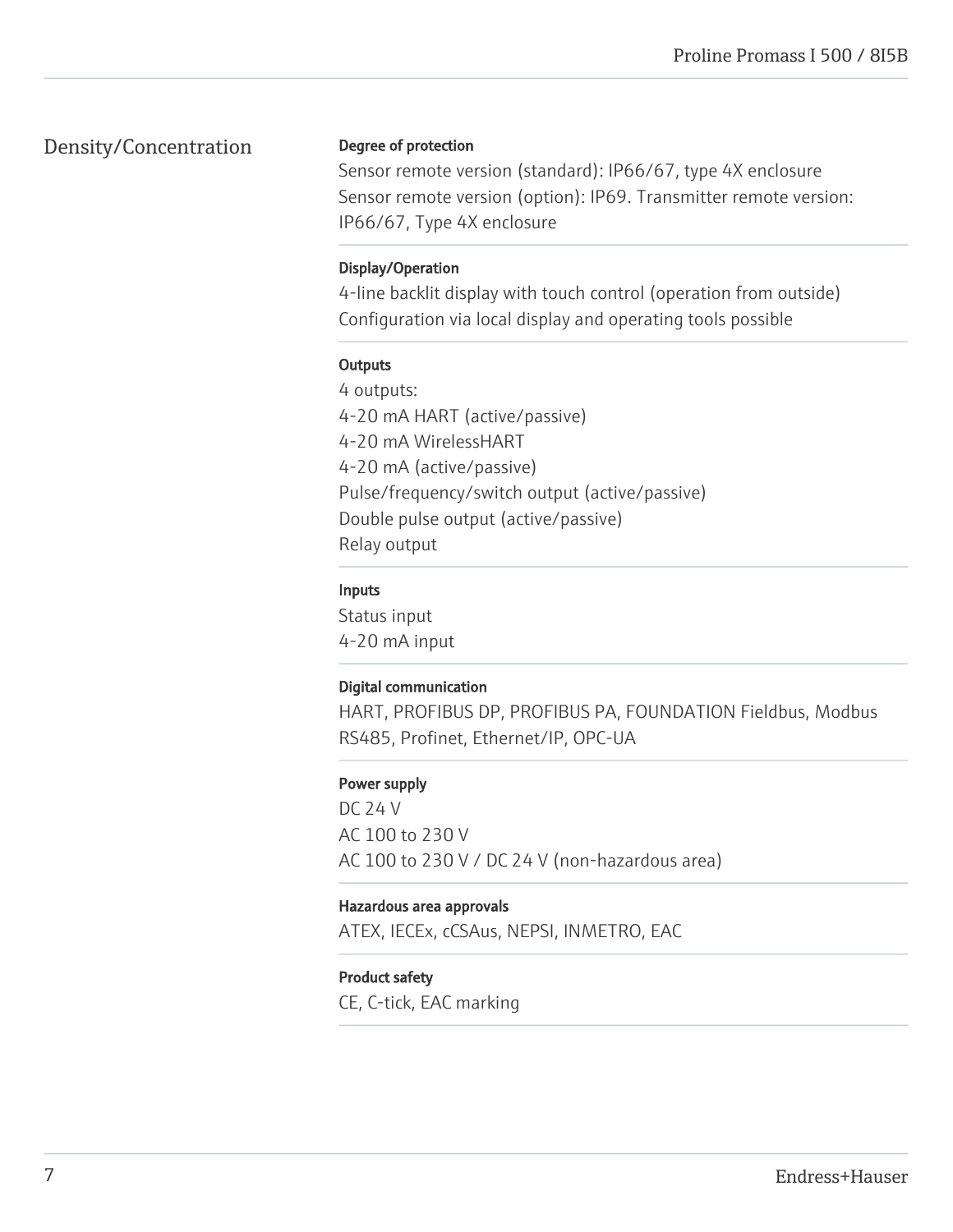### Density/Concentration

#### Functional safety

Functional safety according to IEC 61508, applicable in safety-relevant applications in accordance with IEC 61511

#### Metrological approvals and certificates

Calibration performed on accredited calibration facilities (acc. to ISO/IEC 17025)

Heartbeat Technology complies with the requirements for measurement traceability according to ISO 9001:2015 – Section 7.1.5.2 a (TÜV SÜD attestation)

#### Pressure approvals and certificates

PED, CRN

#### Material certificates

3.1 material

## Hygienic approvals and certificates

3-A, EHEDG, cGMP

### Density Measuring principle

Coriolis

### Product Headline

Combines in-line viscosity and flow measurement with a transmitter remote version with up to 4 I/Os.

Measuring liquids and gases in applications requiring low pressure loss and gentle fluid treatment.

### Sensor features

Energy‐saving – full-bore design enables minimal pressure loss. Fewer process measuring points – multivariable measurement (flow, density, temperature). Space - saving installation – no in-/outlet run needs. Straight, easy-to-clean single-tube system. TMB technology. Measuring tube made of Titanium.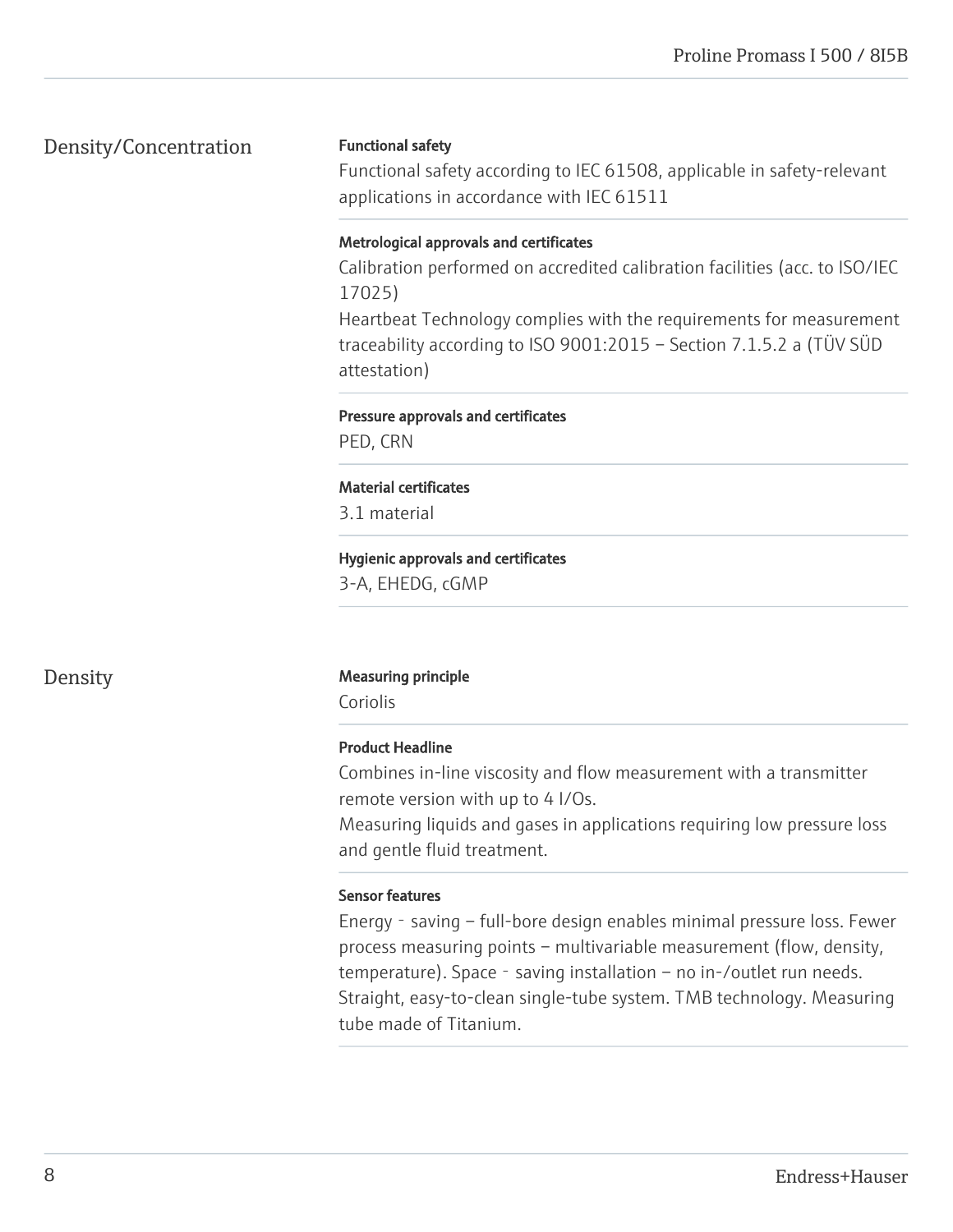### Density

#### Transmitter features

Full access to process and diagnostic information – numerous, freely combinable I/Os and fieldbuses. Reduced complexity and variety – freely configurable I/O functionality. Integrated verification – Heartbeat Technology.

Remote version with up to 4 I/Os. Backlit display with touch control and WLAN access. Standard cable between sensor and transmitter.

#### Liquids **Measuring principle**

Coriolis

#### Product headline

Combines in-line viscosity and flow measurement with a transmitter remote version with up to 4 I/Os.

Measuring liquids and gases in applications requiring low pressure loss and gentle fluid treatment.

#### Sensor features

Energy‐saving – full-bore design enables minimal pressure loss. Fewer process measuring points – multivariable measurement (flow, density, temperature). Space - saving installation – no in-/outlet run needs. Straight, easy-to-clean single-tube system. TMB technology. Measuring tube made of Titanium.

#### Transmitter features

Full access to process and diagnostic information – numerous, freely combinable I/Os and fieldbuses. Reduced complexity and variety – freely configurable I/O functionality. Integrated verification – Heartbeat Technology.

Remote version with up to 4 I/Os. Backlit display with touch control and WLAN access. Standard cable between sensor and transmitter.

Nominal diameter range

DN 8 to 80 (<sup>3</sup>/<sub>8</sub> to 3")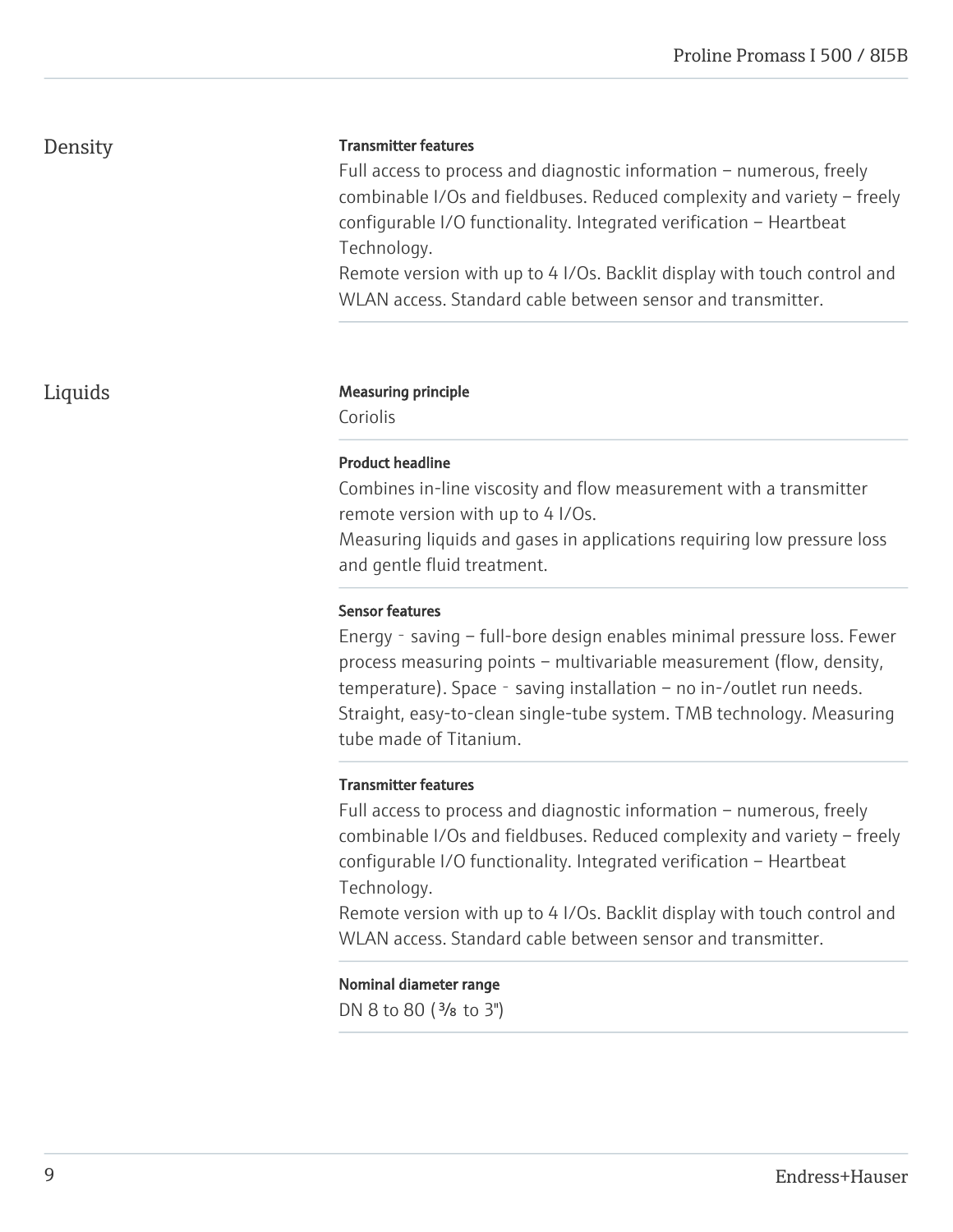### Liquids

#### Wetted materials

Measuring tube: Titanium grade 9 Connection: Titanium grade 2

#### Measured variables

Mass flow, density, temperature, volume flow, corrected volume flow, reference density, concentration, viscosity

#### Max. measurement error

Mass flow (liquid):  $\pm 0.10$  % Volume flow (liquid): ±0.10 % Mass flow (gas):  $\pm 0.50$  % Density (liquid):  $\pm 0.0005$  g/cm<sup>3</sup>

#### Measuring range

0 to 180 000 kg/h (0 to 6600 lb/min)

#### Max. process pressure

PN 100, Class 600, 63K

#### Medium temperature range

 $-50$  to  $+150$  °C ( $-58$  to  $+302$  °F)

#### Ambient temperature range

Standard: –40 to +60 °C (–40 to +140 °F) Option: –50 to +60 °C (–58 to +140 °F)

#### Sensor housing material

1.4301 (304), corrosion resistant Sensor connection housing (standard): AlSi10Mg, coated Sensor connection housing (option): 1.4301 (304); 1.4404 (316L); 1.4409 (CF3M) similar to 316L

#### Transmitter housing material

AlSi10Mg, coated; 1.4409 (CF3M) similar to 316L; Polycarbonat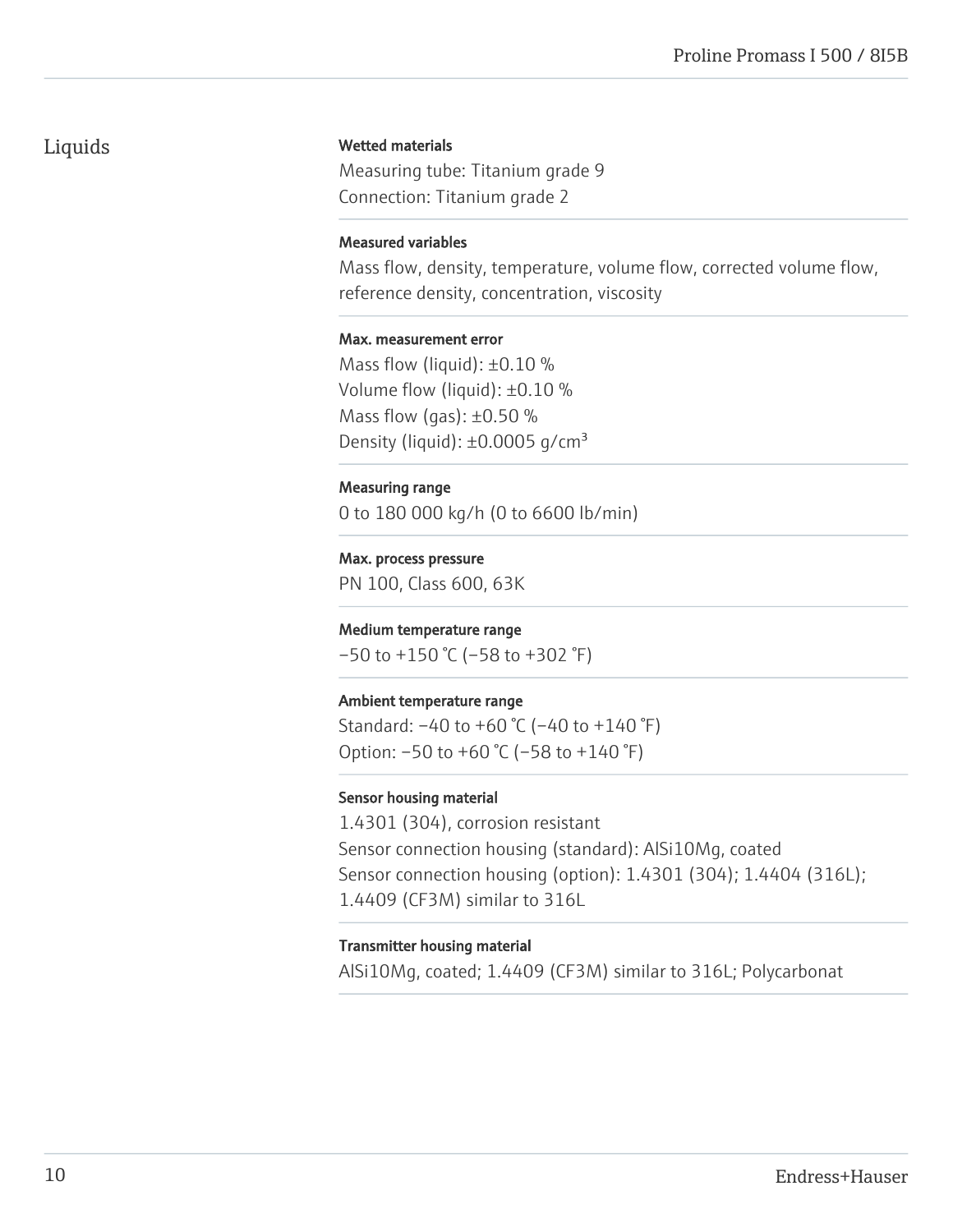### Liquids

#### Degree of protection

Sensor remote version (standard): IP66/67, type 4X enclosure Sensor remote version (option): IP69. Transmitter remote version: IP66/67, Type 4X enclosure

#### Display/Operation

4-line backlit display with touch control (operation from outside) Configuration via local display and operating tools possible

#### **Outputs**

4 outputs: 4-20 mA HART (active/passive) 4-20 mA WirelessHART 4-20 mA (active/passive) Pulse/frequency/switch output (active/passive) Double pulse output (active/passive) Relay output

#### Inputs

Status input 4-20 mA input

### Digital communication

HART, PROFIBUS DP, PROFIBUS PA, FOUNDATION Fieldbus, Modbus RS485, Profinet, Ethernet/IP, OPC-UA

### Power supply

DC 24 V AC 100 to 230 V AC 100 to 230 V / DC 24 V (non-hazardous area)

#### Hazardous area approvals

ATEX, IECEx, cCSAus, NEPSI, INMETRO, EAC

### Product safety

CE, C-tick, EAC marking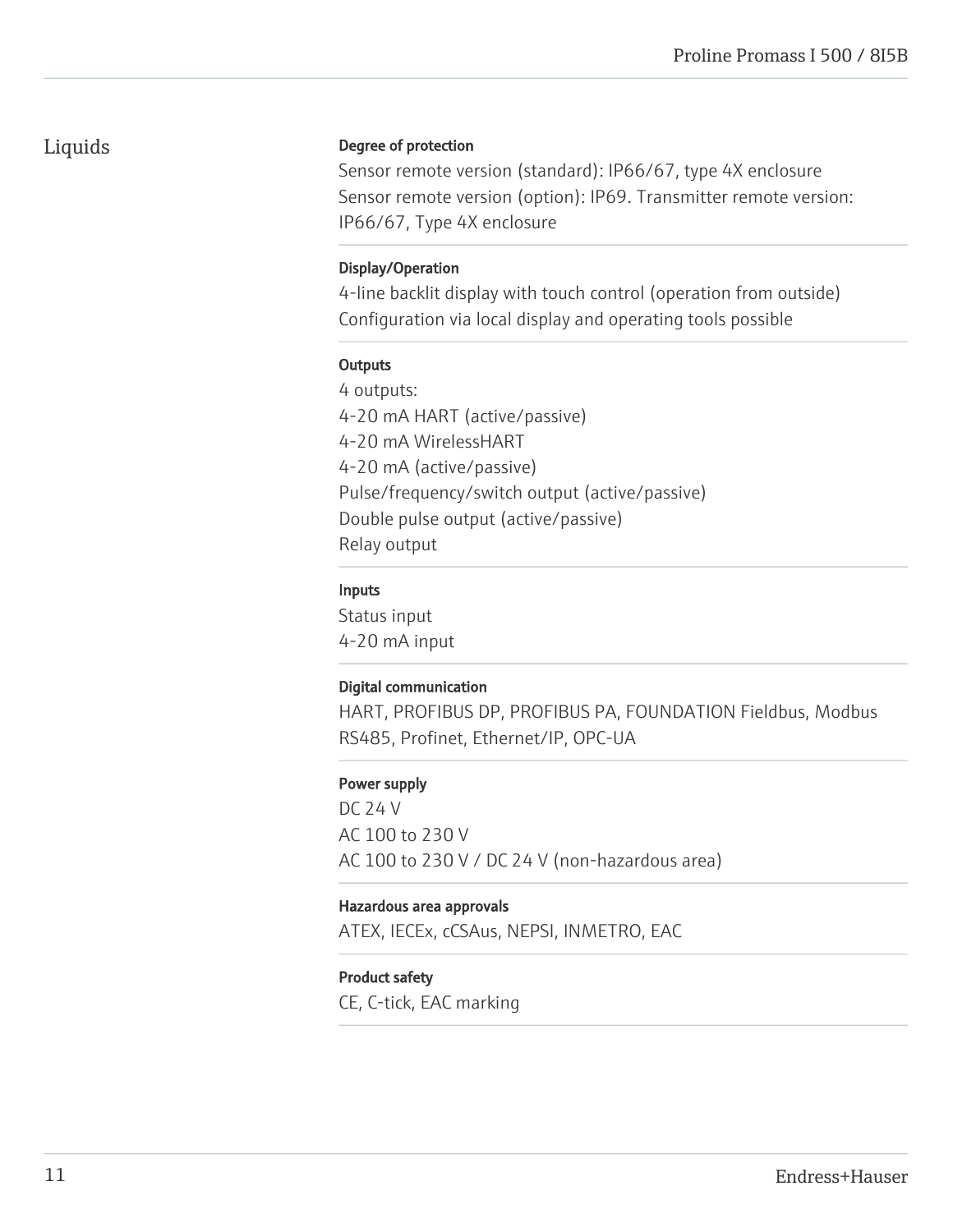### Liquids

#### Functional safety

Functional safety according to IEC 61508, applicable in safety-relevant applications in accordance with IEC 61511

#### Metrological approvals and certificates

Calibration performed on accredited calibration facilities (acc. to ISO/IEC 17025)

Heartbeat Technology complies with the requirements for measurement traceability according to ISO 9001:2015 – Section 7.1.5.2 a (TÜV SÜD attestation)

#### Pressure approvals and certificates

PED, CRN

#### Material certificates

3.1 material

### Hygienic approvals and certificates

3-A, EHEDG, cGMP

### Viscosity Measuring principle

Coriolis

#### Product headline

Combines in-line viscosity and flow measurement with a transmitter remote version with up to 4 I/Os.

Measuring liquids and gases in applications requiring low pressure loss and gentle fluid treatment.

### Sensor features

Energy - saving – full-bore design enables minimal pressure loss. Fewer process measuring points – multivariable measurement (flow, density, temperature). Space - saving installation – no in-/outlet run needs. Straight, easy-to-clean single-tube system. TMB technology. Measuring tube made of Titanium.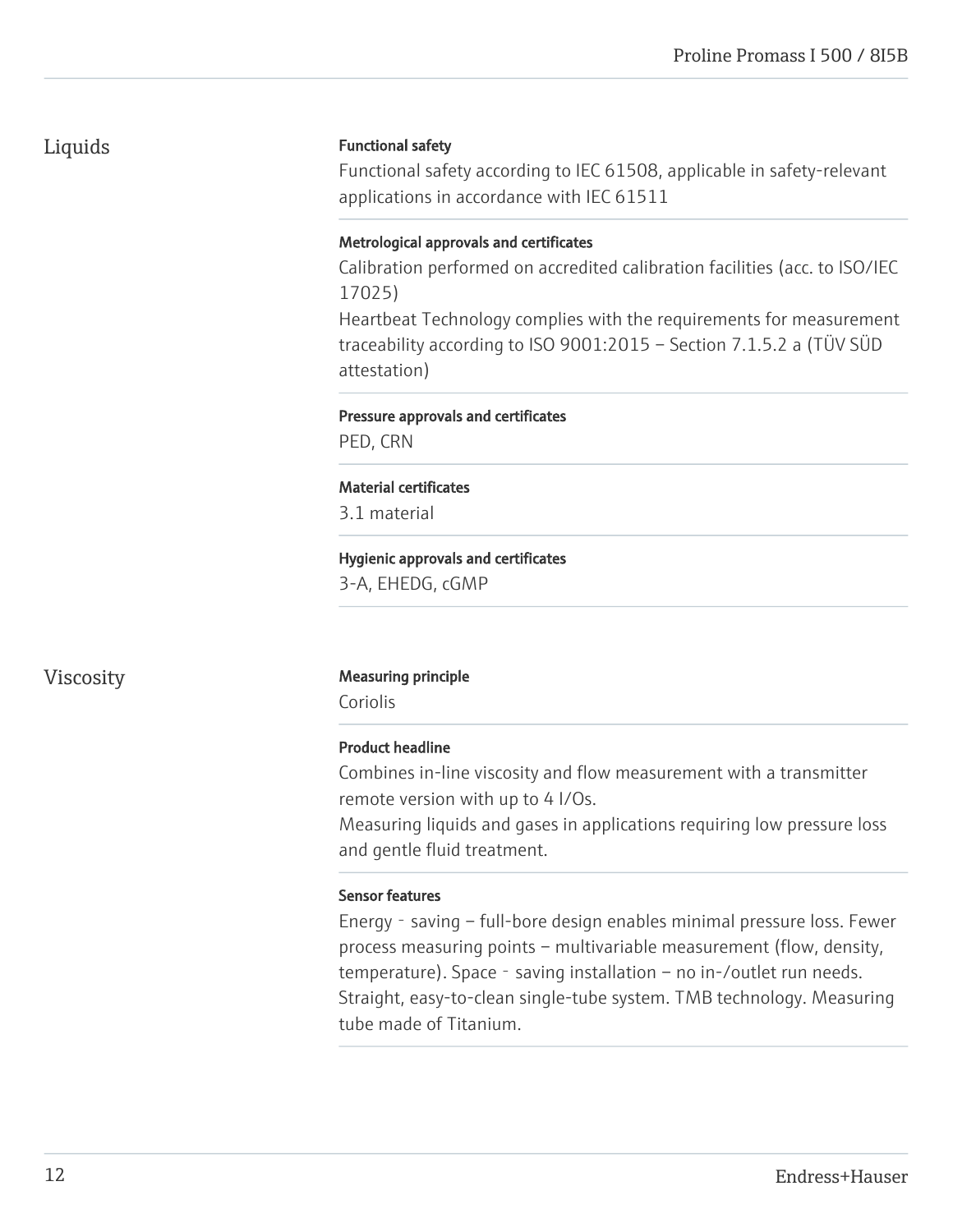### Viscosity

#### Transmitter features

Full access to process and diagnostic information – numerous, freely combinable I/Os and fieldbuses. Reduced complexity and variety – freely configurable I/O functionality. Integrated verification – Heartbeat Technology.

Remote version with up to 4 I/Os. Backlit display with touch control and WLAN access. Standard cable between sensor and transmitter.

#### Nominal diameter range

DN 8 to 80 (<sup>3</sup>/<sub>8</sub> to 3")

#### Wetted materials

Measuring tube: Titanium grade 9 Connection: Titanium grade 2

#### Measured variables

Mass flow, density, temperature, volume flow, corrected volume flow, reference density, concentration, viscosity

#### Max. measurement error

Mass flow (liquid):  $\pm 0.10$  % Volume flow (liquid): ±0.10 % Mass flow (gas):  $\pm 0.50$  % Density (liquid):  $\pm 0.0005$  g/cm<sup>3</sup>

#### Measuring range

0 to 180 000 kg/h (0 to 6600 lb/min)

#### Max. process pressure

PN 100, Class 600, 63K

#### Medium temperature range

 $-50$  to  $+150$  °C ( $-58$  to  $+302$  °F)

#### Ambient temperature range

Standard: –40 to +60 °C (–40 to +140 °F) Option: –50 to +60 °C (–58 to +140 °F)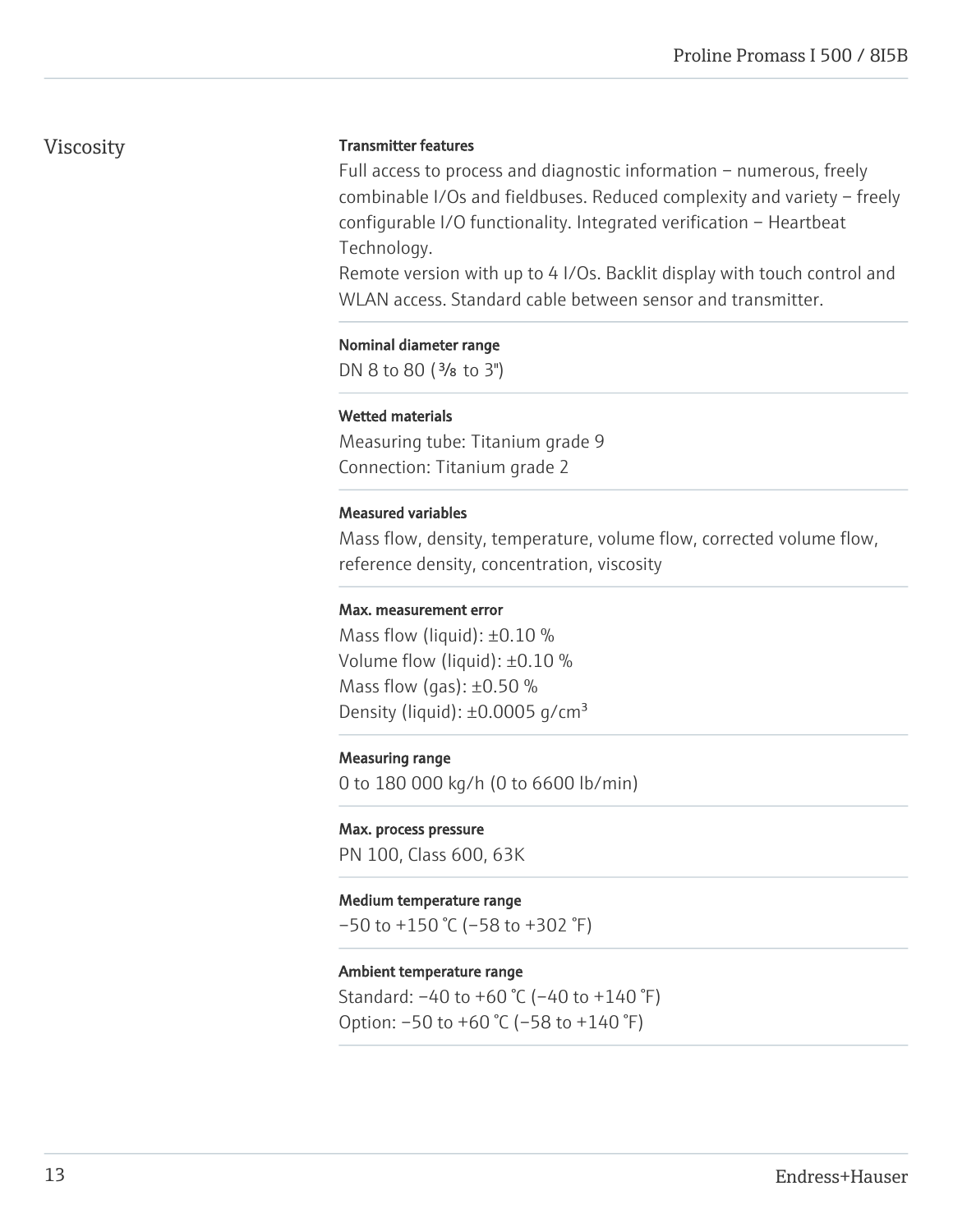### Viscosity

#### Sensor housing material

1.4301 (304), corrosion resistant Sensor connection housing (standard): AlSi10Mg, coated Sensor connection housing (option): 1.4301 (304); 1.4404 (316L); 1.4409 (CF3M) similar to 316L

#### Transmitter housing material

AlSi10Mg, coated; 1.4409 (CF3M) similar to 316L; Polycarbonat

#### Degree of protection

Sensor remote version (standard): IP66/67, type 4X enclosure Sensor remote version (option): IP69. Transmitter remote version: IP66/67, Type 4X enclosure

### Display/Operation

4-line backlit display with touch control (operation from outside) Configuration via local display and operating tools possible

#### **Outputs**

4 outputs: 4-20 mA HART (active/passive) 4-20 mA WirelessHART 4-20 mA (active/passive) Pulse/frequency/switch output (active/passive) Double pulse output (active/passive) Relay output

### Inputs

Status input 4-20 mA input

### Digital communication

HART, PROFIBUS DP, PROFIBUS PA, FOUNDATION Fieldbus, Modbus RS485, Profinet, Ethernet/IP, OPC-UA